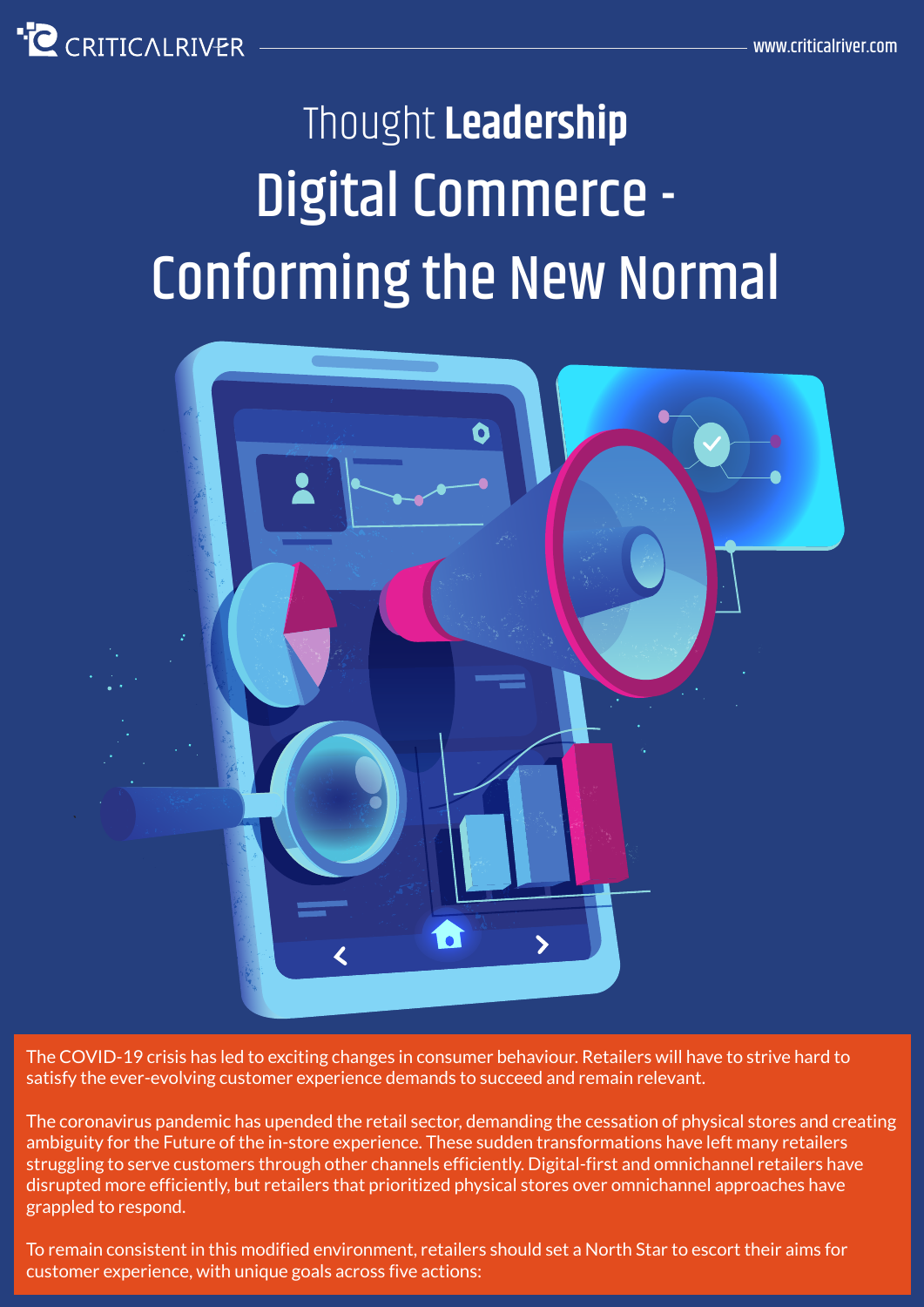

#### **Focus on Digital Channels**

COVID-19 has abruptly driven more customer traffic to digital channels. The pandemic's intense influence on consumer shopping habits has raised retailers' need to swiftly expand their digital presence.

Retailers are expanding close customer interactions with engagement in apps and other important channels. Changes like paying closer attention to paid search and developing the "shoppability" of social media through starred products and clickable content.



# **Introduce Innovation into Omnichannel**

To adjust to new customer behaviours and choices, retailers will require to assess their current omnichannel offerings and discover possibilities to innovate and fill gaps. Any additions should be adjusted with rising customer requirements and combined with existing channels to maintain a consistent experience.



## **Modify store operations**

The pandemic has hindered regular store operations, with physical distancing and a unique liking for self-service, changing customer experience formula. The priority for customers today is to get in and out of a store safely when they go in.

The reopening process allows for placing new models. It will also offer retailers a chance to transform how core processes are carried out and execute best practices.



### **Reimagine the physical network**

Customers have moved an increasing fraction of their purchases to e-commerce, which has led to ever-growing drops in physical store traffic. COVID-19 has expedited this trend with clothes retailers and department stores. The growing volume of e-commerce transactions will require retailers to re-evaluate their brick-and-mortar stores network, and best assist the customer experience.



### **Embrace an Agile Operating Standard**

The speed of transformation in the post-pandemic environment will require retailers to reassess their approaches regularly. This strategy needs more real-time insights on clients and a new agile operating model to tackle these insights and put them into action.

Winning retailers are pushing beyond reviews as a tool for customer input to near-real-time tracking of consumer trends and behaviour changes. With the rise of digital, businesses will have even more powerful data at their fingertips. They can use it to obtain immediate insights.